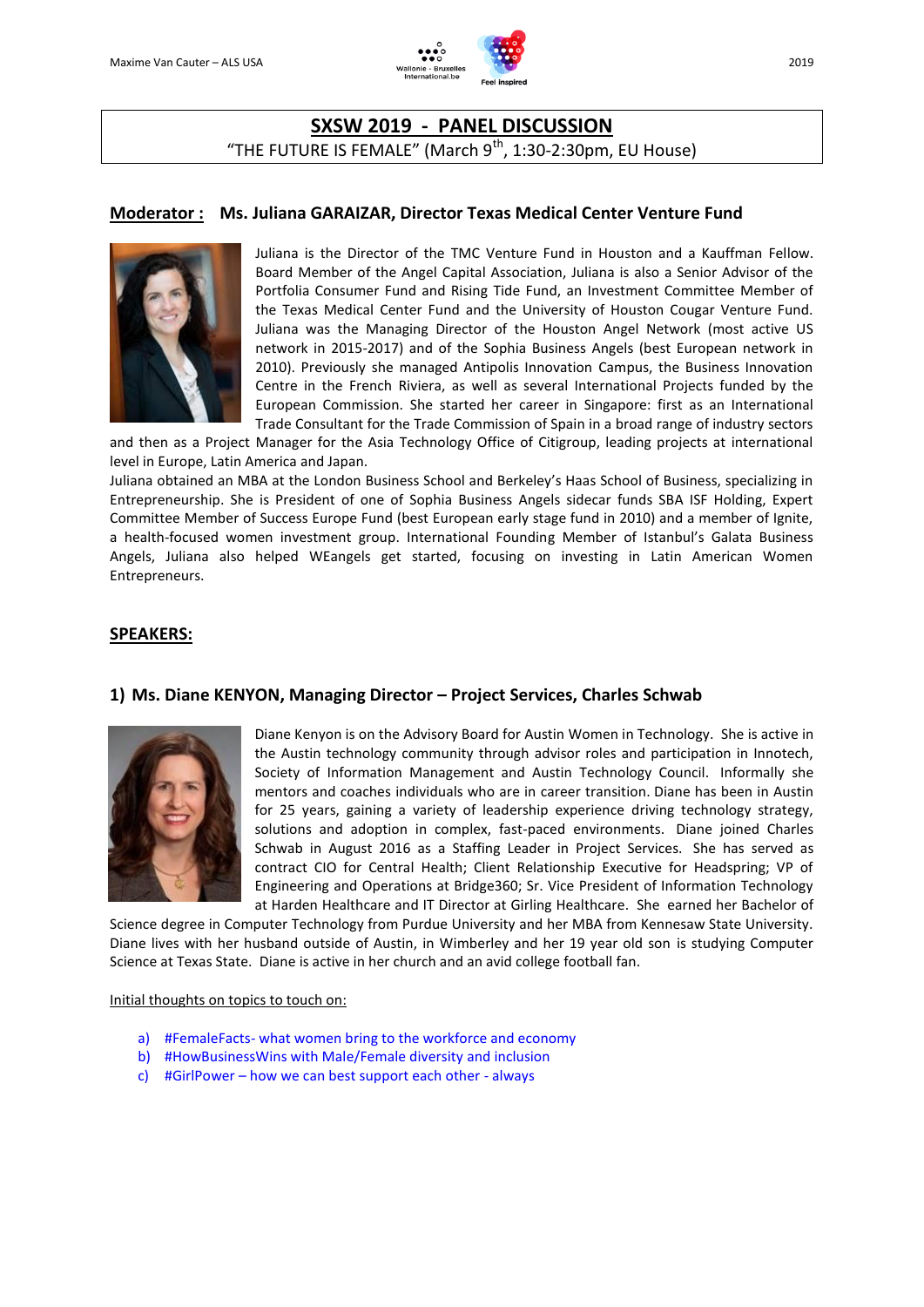

# **2) Ms. Binta JAMMEH, co-founder and COO, Konexio**



Binta Jammeh is an advocate for global education and the socio-economic inclusion of disadvantaged publics, she has previously worked with refugee communities in the United States and more recently with youth in at-risk priority education areas in France as a Fulbright Scholar. She is an honors graduate of Syracuse University with dual degrees in International Relations and Public Relations with a focus on education and intercultural communication. Along with Konexio co-founder and CEO Jean Guo, she was recently named one of Forbes 92 Women Disrupting Tech in France.

#### Topics she wants to touch upon in the panel discussion:

- a) The importance of diversity in the "tech" world (+ her own experience with La French Tech)
- b) Trends in the future of work, impact on needed work skills
- c) Globalization

## **3) Ms. Chantal DE BLEU, Wallonia Export-Investment Agency (Awex)- General Manager Foreign trade**



Born January 16th 1959 in Mechelen (Belgium). Master in interpretation-translation English-Russian 1981. Master in Business Sciences, 1988. Thesis: The Reform of USSR's Foreign Trade. Married, 1 child. Languages: French, Dutch, English, Russian, German.

–1996: Eurintrade SA: Agency Manager for FSU & Poland – 1999: Office for foreign Investors (OFI) of the Walloon Region of Belgium – 2003: Wallonia Foreign Trade and Invest Agency (Awex) Desk Officer – 2010: Wallonia Export-Investment Agency (Awex): Director for CEE & CIS – 2016: Wallonia Export-Investment Agency (Awex)- Deputy general manager, department of European markets. Coordination of the global action programme Since July 2016 : Wallonia Export-Investment Agency (Awex)- General Manager Foreign trade

#### Topics to touch on during the panel:

- a) What is the situation of gender diversity in foreign trade ?
- b) What about gender diversity in economic governmental organisations?
- c) Paths to leadership in these sectors

### **4) Ms. Nathalie MAILLET, CEO Circuit Spa-Francorchamps**

For biography and example of questions, see the 2 articles attached.



Topics to touch on:

- 1) Aspects of being a woman in a leadership role, in the sport industry
- 2) Advices to aspiring CEO
- 3) Future of motorsport and racing industry